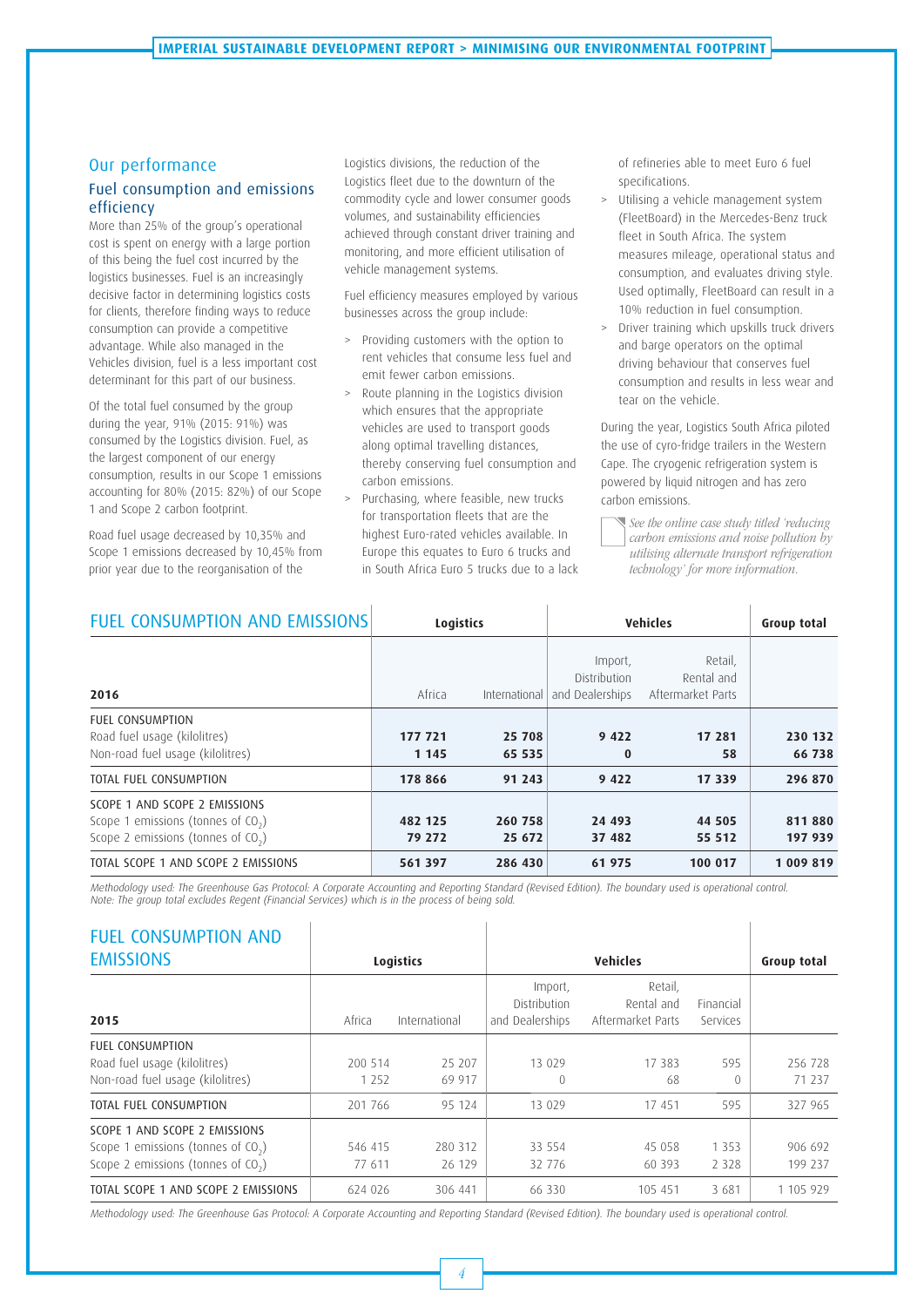Logistics International benefits from a lower emissions profile than Logistics Africa, as it operates a smaller road fleet and CO2 emissions produced by inland water shipments are 70% lower than for road transport.



#### 2016: Total Scope 1 and Scope 2 emissions per division (tonnes of CO<sub>2</sub>)





The group operates a large number of facilities with the biggest user of purchased electricity being Logistics Africa. During the 2016 financial year, Logistics Africa accounted for 35% (2015: 34%) of the group's purchased electricity and Scope 2 emissions. This is followed by the Vehicle Retail, Rental and Aftermarket Parts division at 26% (2015: 26%) and Logistics International at 23% (2015: 24%).

In South Africa, businesses have started implementing smart energy meters to enable accurate measurement of energy consumption and identify where savings can be made. Energy saving initiatives range from energy saving lighting and air-conditioning systems to motion sensors and photovoltaic (solar) plants.

| PURCHASED ELECTRICITY AND<br><b>WATER CONSUMPTION DATA</b>                                 | Logistics         |                   | <b>Vehicles</b>                            |                                            | Group total        |
|--------------------------------------------------------------------------------------------|-------------------|-------------------|--------------------------------------------|--------------------------------------------|--------------------|
| 2016                                                                                       | Africa            | International     | Import,<br>Distribution<br>and Dealerships | Retail,<br>Rental and<br>Aftermarket Parts |                    |
| Electricity purchased (megawatt hours)<br>Water purchased from municipalities (kilolitres) | 79 989<br>679 727 | 52 194<br>230 180 | 38 037<br>293 572                          | 59 151<br>564 103                          | 229 371<br>1767582 |

Note: The group total excludes Regent (Financial Services) which is in the process of being sold.

| PURCHASED ELECTRICITY<br><b>AND WATER</b><br><b>CONSUMPTION DATA</b>                          |                   | <b>Logistics</b>  |                                | <b>Vehicles</b>                                            |                       | Group total          |
|-----------------------------------------------------------------------------------------------|-------------------|-------------------|--------------------------------|------------------------------------------------------------|-----------------------|----------------------|
| 2015                                                                                          | Africa            | International     | Import,<br><b>Distribution</b> | Retail,<br>Rental and<br>and Dealerships Aftermarket Parts | Financial<br>Services |                      |
| Electricity purchased (megawatt hours)<br>Water purchased from municipalities<br>(kilolitres) | 79 644<br>680 215 | 56 890<br>225 993 | 33 099<br>322 037              | 60 683<br>566 142                                          | 2.524<br>11 082       | 232 840<br>1 805 470 |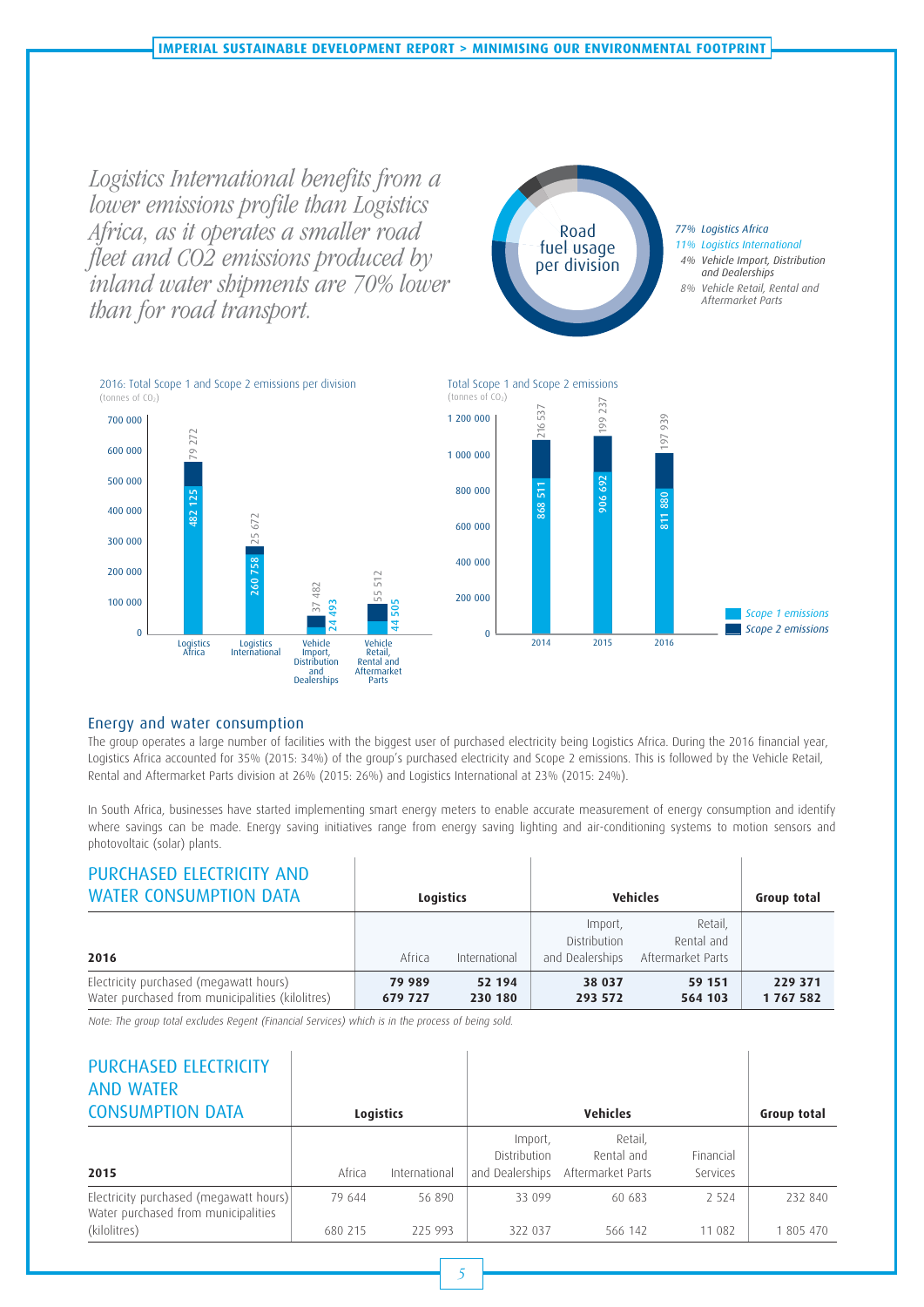## WASTEWATER RECYCLING UNIT



Water is of particular concern in the African operations, given the scarcity of this natural resource. This has been most evident in South Africa over the past year, given the drought being experienced in sub-Saharan Africa, with water restrictions being imposed in our domestic market. Our initiatives to conserve water, focus on rain water harvesting tanks and wastewater recycling facilities at wash bays in all divisions. The schematic diagram above shows how used water is collected in an underground tank containing nonhazardous chemicals which purify the used water and pump it back to tanks for future use. Approximately 15 000 litres of water a month is saved through this system. In addition, certain car rental operations have implemented Eco Wash, a virtually waterless car washing system that uses one litre of water as opposed to the 200 litres used by traditional car washes.

Logistics South Africa is looking into the feasibility of installing water meters, the cost of which will be paid back relatively quickly. Meters will provide accurate data highlighting discrepancies in municipal bills and potential water leaks.

#### Waste management

Due to the nature of our business, we dispose of large quantities of lubricants. Most significant is waste oil produced as a result of servicing customer vehicles in dealerships and the in-house servicing of trucks in the Logistics division. Hazardous waste oil is sold to registered waste disposal companies for recycling. During 2016, over 3 390 million litres of oil was recycled, approximately 76% of the group's oil purchase.

Pandae Green, a subsidiary of the Imperial group, was established in 2014 as a waste disposal business. The subsidiary covers 56 sites in South Africa ranging from large multinational logistics companies to smaller, independently-owned motor dealerships. It assists our operations to reduce waste

streams and increase the volume of waste recycled. The five biggest waste streams collected for recycling are waste motor oil, K4 cardboard, metal, paper and plastics. Waste is disposed of in accordance with the National Environmental Management: Waste Act and disposal certificates are issued.

#### Environmental compliance

No fines relating to environmental issues were incurred by the group during the reporting period (2015: none).

#### Prevention and containment of spillages

Some of our operations by their nature carry the risk of environmental contamination from spillages of oil, fuel or other substances. During 2016, 63 environmental incidents occurred, the majority of which were small spillages of chemicals, fuel or oil.

| <b>ENVIRONMENTAL INCIDENTS</b> | <b>Logistics</b> |               | <b>Vehicles</b>                                   | Group total                                |    |
|--------------------------------|------------------|---------------|---------------------------------------------------|--------------------------------------------|----|
| 2016                           | Africa           | International | Import,<br><b>Distribution</b><br>and Dealerships | Retail,<br>Rental and<br>Aftermarket Parts |    |
| Environmental incidents        | 57               | $\bf{0}$      | 6                                                 | $\bf{0}$                                   | 63 |
| <b>ENVIRONMENTAL INCIDENTS</b> | <b>Logistics</b> |               | <b>Vehicles</b>                                   | Group total                                |    |
| 2015                           | Africa           | International | Import,<br><b>Distribution</b><br>and Dealerships | Retail,<br>Rental and<br>Aftermarket Parts |    |
| Environmental incidents        | 80               |               |                                                   | $\left($                                   | 81 |

Note: There were no environmental incidents for Financial Services in 2015.